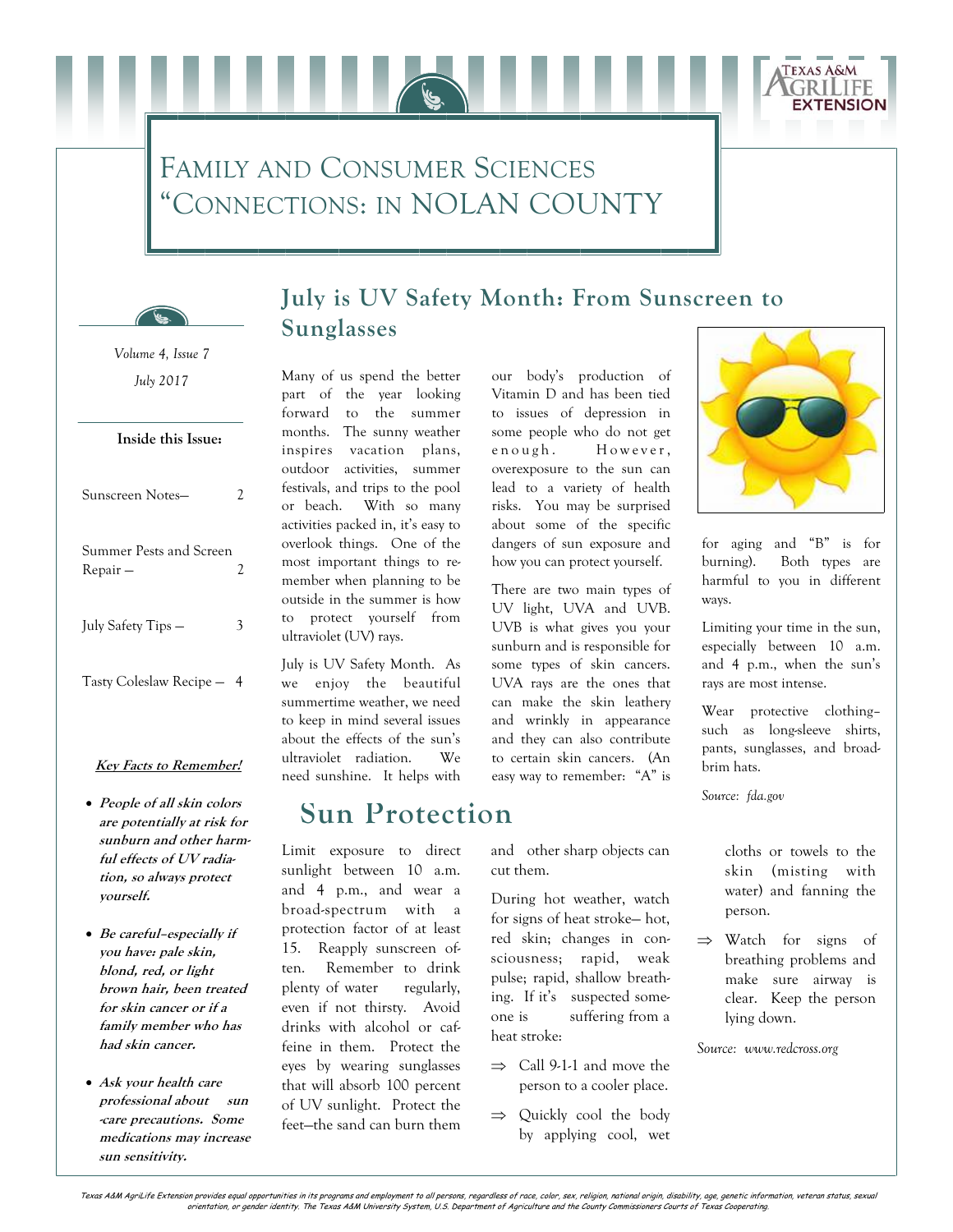## **SUNSCREEN NOTES**

 $\Rightarrow$  Always read the label to ensure that the use of sunscreen is applied correctly. Also, ask a health care professional before applying sunscreen to infants younger than 6 months.

In general, the FDA recommends that you use broad-spectrum sunscreen with an SPF of 15 or higher, even on cloudy days, and apply it in the following ways-

- $\Rightarrow$  Apply sunscreen liberally to all uncovered skin, especially your nose, ears, neck, hands, feet and lips ( but avoid putting it inside your mouth and eyes).
- $\Rightarrow$  Reapply a least every two hours. And more often if you are swimming or sweating. (Remember to read the label for your specific sunscreen. An average-size adult of child needs at least one ounce of sunscreen, about the amount it takes to fill a shot glass, to evenly cover the body.) If you do not have much hair, apply sunscreen to the top of your head, or wear a hat.
- $\Rightarrow$  Sunscreens are available in forms such as lotions, creams, sticks, gels, oils, butters, pastes, and sprays. Broad spectrum sunscreens with an SPG of 15 or higher can help prevent skin cancer when used as directed with of sun protection measures.
- $\Rightarrow$  Sunscreen products in come in several forms including wipes, towelettes, powders, body washes, and shampoos that are marketed without an FCS-approved applications or outside the FCA's OTC Drug Review remain subject to regulatory action.

*Source: redcross.org*

## **SUMMER PESTS AND SCREEN REPAIR**

Flies and other flying insects are annoying. Inside the house, they can spread disease and bacteria when they land on surfaces or food. Some may even bite you. Controlling the fly population by keeping the flies out of your house helps to create a healthier indoor environment for your family.

However, keeping flies and other flying insects out of your home can be a challenge. You can start by keeping doors closed as much as possible. Since we often need to ventilate our home by opening windows and doors, it is important that we have screens on them to keep the flying insects out. It doesn't take much of a hole in a screen for flies to crawl inside, so we need to make sure the screens are in good condition.

Doors and window screens may be punctured or torn from their frames, or split due to rust and corrosion, abuse, or a wind storm.

Screens can be repaired in several different ways.



#### **Small Hole Repair-**

- 1. Fill small holes in nylon or fiberglass screens with a few drops of instant adhesive.
- 2. Fill small holes in metal screens with epoxy.
- 3. Patch kits are often available at home supply stores; follow the kit instructions to repair the tear.

#### **Patching a Hole-**

- 1. Cut a patch just barely larger than the hole. Apply a thin layer of fast-drying glue along the edges of the patch and press it in place.
- 2. To avoid sticking fingers to glue, use low-tack painter's tape to hold the screen together as it dries; cut a piece of tape larger than the patch, gently tape it to the patch, and leave until dry.
- 3. To make your own patch for a metal screen, cut a patch from a length of screening. Trim edges of the hole into a neat square opening.
- 4. Make sure the patch is 1/2 inch larger all around than the hole to be repaired; bend edges' teeth into right angles.
- 5. Set patch over opening so teeth penetrate the screen.
- 6. Turn screen over; bend teeth flat on other side to hole in place.

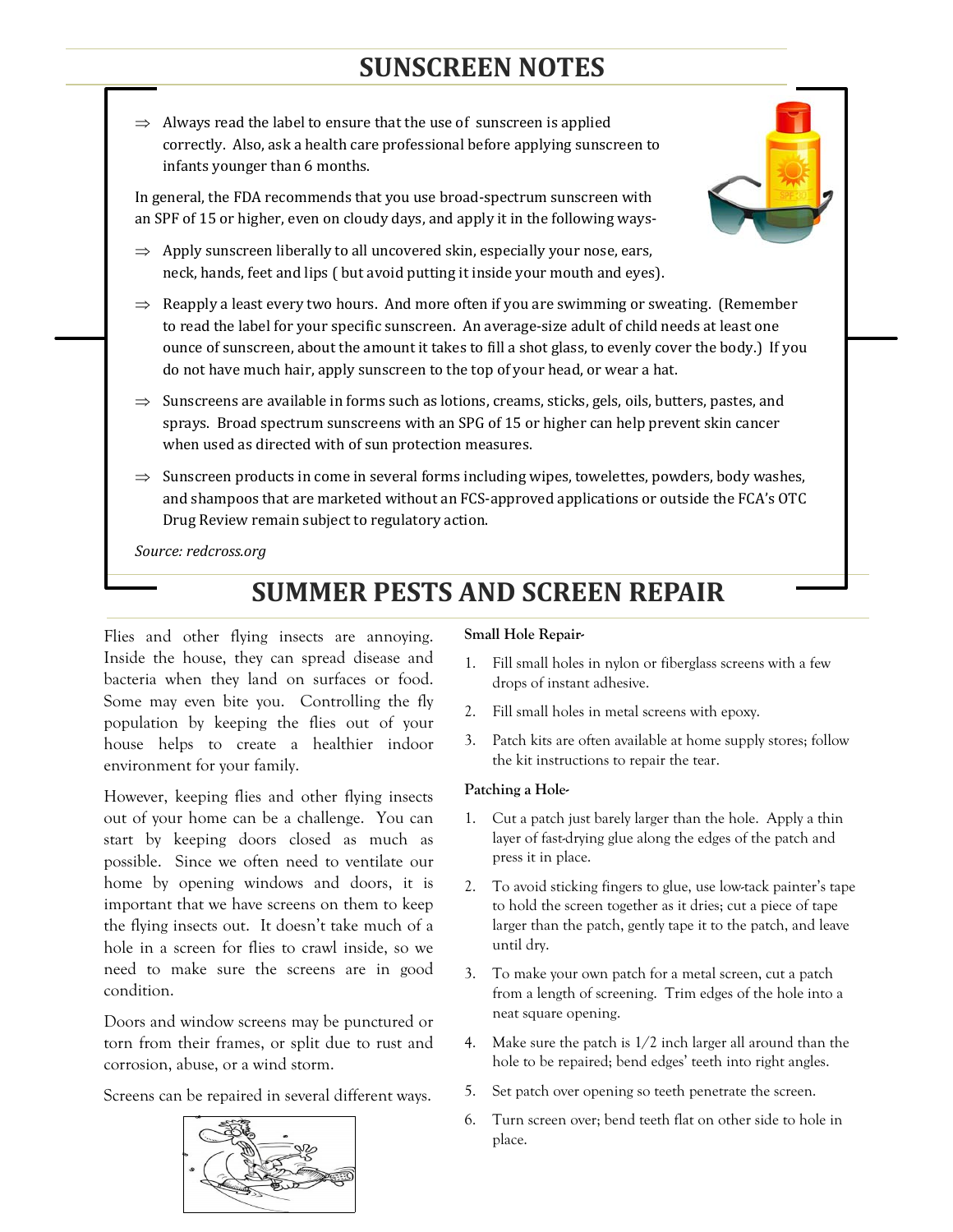# **JULY SAFETY TIPS**

**It's time for Fourth of July celebrations– fireworks, a backyard barbecue, maybe a trip to the beach. Whatever people have planned, listed are steps for you and your family to be safe.** 

**FIREWORKS SAFETY**– The safest way to enjoy fireworks is to attend a public fireworks show put on by professionals. Stay at least 500 feet away from the show. Many states outlaw most fireworks. If someone is setting fireworks off at home, they should follow these steps:

- 1. Never give fireworks to small children, and always follow the instructions on the packaging.
- 2. Keep a supply of water close by as a precaution.
- 3. Make sure the person lighting fireworks always wears eye protection.
- 4. Light only one firework at a time and never attempt to relight "a dud."
- 5. Store fireworks in a cool, dry place away from children and pets.
- 6. Never throw or point a firework toward people, animals, vehicles, structures or flammable materials.

**GRILLING SAFETY**– Every year people in this country are injured while using backyard charcoal or gas grills. Follow these safety steps to safely cook up treats for the backyard barbecue:

- 1. Always supervise a barbecue grill when in use.
- 2. Never grill in any enclosed structure.
- 3. Make sure children and pets stay clear.
- 4. Use long-handled tools to keep safe.
- 5. Keep the grill out in the open, away from the house, the deck, tree branches, or anything that could catch fire.
- 6. Always follow the manufacturer's instructions when using grills.



**BEACH SAFETY-** If someone's visit to the shore includes swimming in the ocean, they should learn how to swim in the surf and only swim at a lifeguarded beach, within the designated swimming area. Obey all instructions and orders from lifeguards. Other safety tips include:

- 1. Keep alert for local weather conditions. Check to see if any warning signs or flags are posted.
- 2. Swim sober and always swim with a buddy.
- 3. Have young children and inexperienced swimmers wear a Coast Guard-approved life jacket.
- 4. Protect the neck— do not dive headfirst. Walk carefully into open waters.
- 5. Watch for aquatic life. Water plants and animals may be dangerous. Avoid patches of plants and leave animals alone.

**RIP CURRENTS–** Rip currents are responsible for deaths on our nation's beaches every year, and for most of the rescues performed by lifeguards. Any beach with breaking waves may have rip currents. Be aware of the danger of rip currents and remember the following:

- 1. If someone is caught in a rip current, swim parallel to the shore until out of the current. Once free, they should turn and swim toward the shore. If they can not swim to the shore, they should float or tread water until free of the rip current and then head toward shore.
- 2. Stay at least 100 feet away from piers and jetties. Permanent rip currents often exist near these structures.

*Additional water safety tips are available at redcross.org/watersafetytips.com*